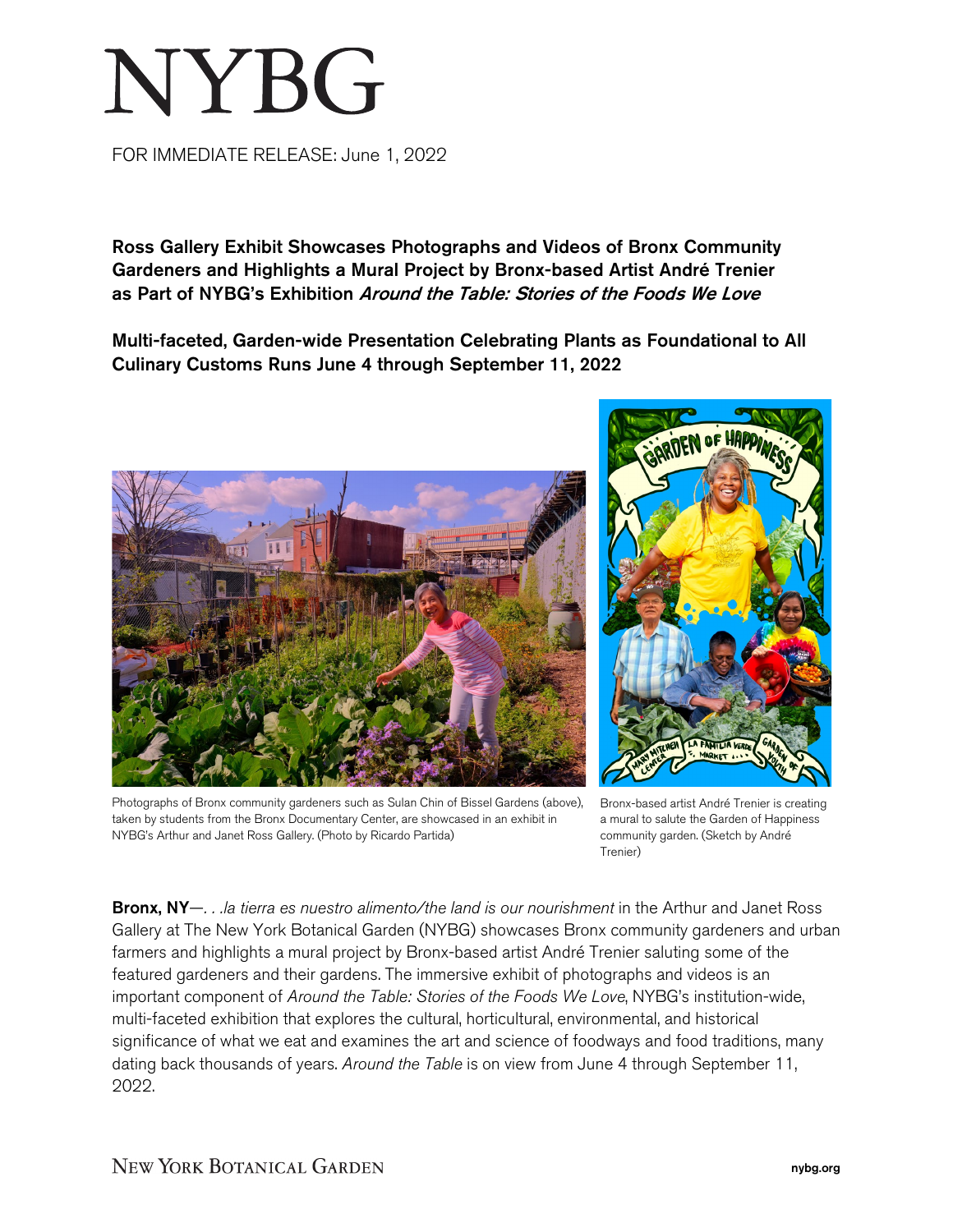The Ross Gallery exhibit includes excerpts of oral-history videos of Bronx residents whose stories form part of NYBG's ongoing Bronx Foodways Oral Histories Project and photographs of the participants taken by students from the Bronx Documentary Center. Interpretive signage recounts the histories of some of the oldest and largest community gardens in the borough and the biographies of their founders or long-time volunteers. Highlighted in the exhibit are Garden of Happiness, Taqwa Community Farm, New Roots Community Farm, Brook Park Urban Youth Farm, Rivers Run Community Garden, Bissel Gardens, and Garden of Youth.

Launched in 2021, the Bronx Foodways Oral Histories Project is a multi-year effort to collect, record, and archive personal food narratives from Bronx community gardeners, urban farmers, volunteers, and activists as a way of preserving their personal journeys for future generations. The archive—consisting of on-site video interviews, photographs, transcripts, and more—is an accessible and engaging resource for teachers, students, and the general public.

Bronx Green-Up—NYBG's long-standing community gardening outreach program—is gathering firsthand stories that reveal the broader history of Bronx community gardens, which began in the 1960s as a movement to reclaim abandoned and blighted city lots. Over the years, the borough's community gardens and urban farms have become centers for heritage, community, and social justice. Most recently, they have been essential food hubs during the COVID-19 pandemic.

The Ross Gallery exhibit also highlights the murals that will be created as part of the oral histories project. Starting this year, NYBG will commission two public murals annually celebrating Bronx gardeners and farmers whose stories have been documented by the project. André Trenier, a renowned Bronx-based artist and muralist who has created dozens of murals in the Bronx and other boroughs, is creating the initial works in 2022.

The first mural—on a wall of an apartment building at 2157 Southern Boulevard, less than a mile from the Botanical Garden at East 182nd Street—salutes NYBG Trustee Karen Washington, co-founder of the nearby Garden of Happiness and a trailblazing leader of the community garden movement. The mural captures the colorful, bountiful beauty of the Garden of Happiness as it portrays Washington and her long-time collaborators and fellow gardeners Victoria Cabrera, Eufemio Rivera, and Cheryl Holt. It also references their involvement with La Familia Verde, a coalition of community gardens that supports Bronx neighborhoods through education, community service, and horticulture.

The mural's location is provided by Phipps Houses, the oldest and largest not-for-profit developer, owner, and manager of affordable housing in New York City. The project's second mural, to be completed this summer, will highlight Abu Talib, co-founder of Taqwa Community Farm in the Highbridge section of the Bronx.

In addition to *. . . la tierra es nuestro alimento/the land is our nourishment* in Ross Gallery, *Around the Table* offers expansive installations of living edible plants; an African American Garden curated by Dr. Jessica B. Harris, the leading scholar of foods of the African Diaspora; the work of contemporary artist Lina Puerta; 30 tables designed by Bronx-based artists; and displays highlighting the art and science of edible plants and plant-based cookbooks. Programming for all ages includes "Around the Kids' Table" in the Everett Children's Adventure Garden, Wellness Wednesdays with the NYBG Farmers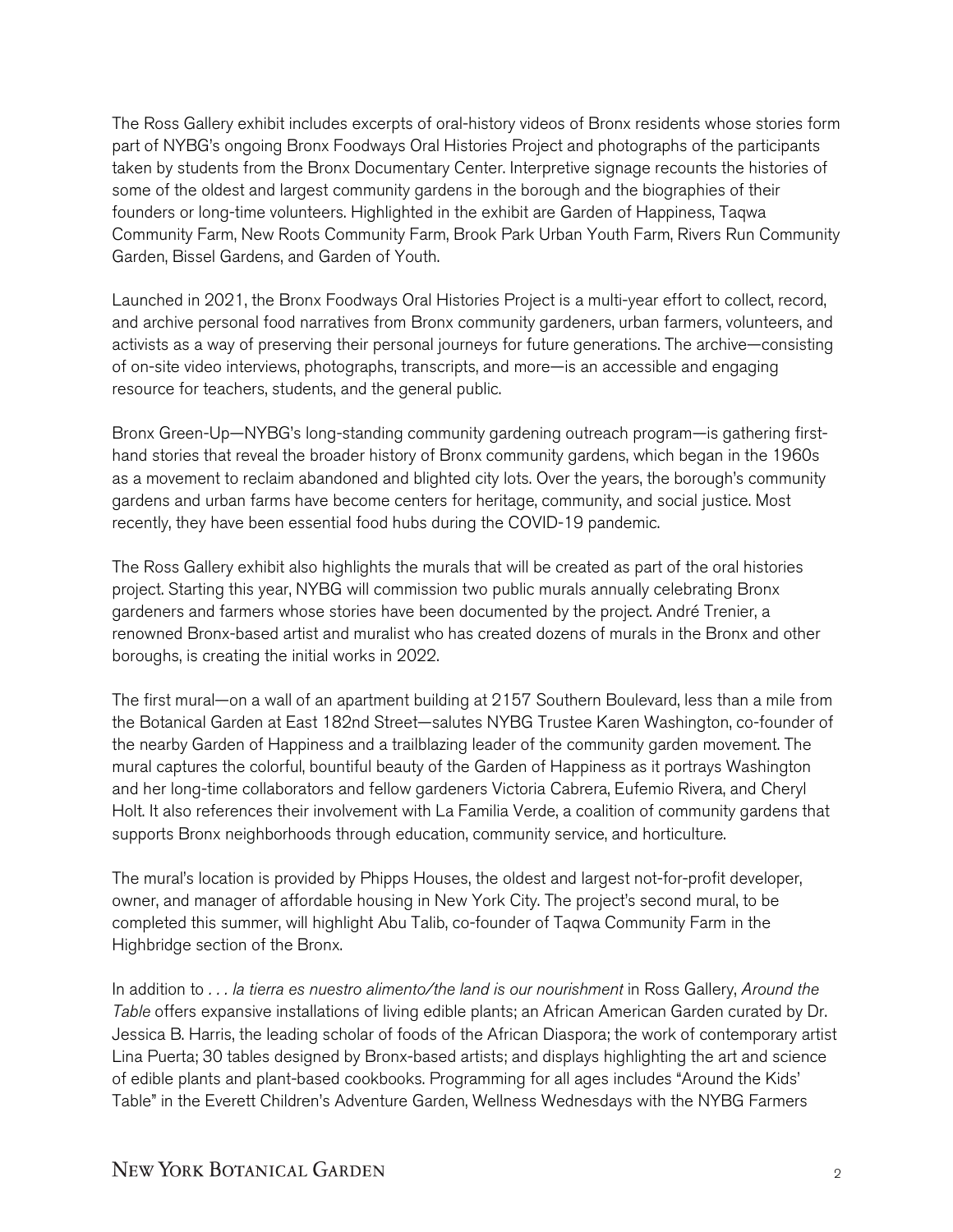Market, weekend celebrations, and more. The exhibition provides opportunities to discover the diversity and beauty of plants that are grown for cuisine around the world, to uncover the botanical origins of the foods people think they know, and to cultivate deeper understanding of the environmental and social impacts of food choices.

## About André Trenier

Bronx-based artist André Trenier has created murals depicting sports legends Roberto Clemente, Satchel Paige and Mickey Mantle near Yankee Stadium; honoring Arthur Ashe and Billie Jean King near Forest Hills Stadium; and others portraying Jackie Robinson, Joe DiMaggio, and Muhammad Ali. He also contributed a mural to the *Take Care of Harlem* series and a soulful piece on the Grand Concourse for the Bronx Museum. A graduate of LaGuardia High School and the University of the Arts in Philadelphia, Trenier perfected his spray-painting techniques in Europe from 2009 to 2013, painting large walls in France and Spain and competing in live art battles in which he won special awards for his impromptu and collaborative work. Trenier is currently an Artist in Residence at the Andrew Freedman Home, an artists' center and event space in the Bronx, where he participates in community service programming for local residents while continuing to push the envelope of artistic expression.

In addition to the mural project for the Bronx Foodways Oral Histories Project, he also created the representative art for *Around the Table: Stories of the Foods We Love*—a digital painting featuring NYBG's iconic Enid A. Haupt Conservatory, visitors gathered at an artist-designed table, and enticing and colorful edible plants*.* 

## About the Bronx Documentary Center

The Bronx Documentary Center (BDC) is a non-profit gallery and educational space. Through exhibitions, screenings, and public programming, the BDC shows the work of internationally-renowned and emerging photographers and filmmakers who are dealing with the themes that guide the BDC: justice, education, community-building, and positive social change. We also provide free education programs for middle-and high-school students as well as a professional education program for historically underrepresented adult Bronx-based photographers. This program provides opportunities for professional development and skills training in photojournalism, filmmaking, and documentary photography.

## About Phipps Houses

Phipps Houses is the oldest and largest not-for-profit developer, owner, and manager of affordable housing in New York City. Its social services affiliate, Phipps Neighborhoods, provides children, youth, and families in low-income neighborhoods the opportunities they need to thrive through comprehensive education and career programs and access to community services. Together they are changing lives in New York City.

For more information about *Around the Table: Stories of the Foods We Love* or to purchase tickets, please visit [https://www.nybg.org/event/around-the-table-stories-of-the-foods-we-love/.](https://www.nybg.org/event/around-the-table-stories-of-the-foods-we-love/)